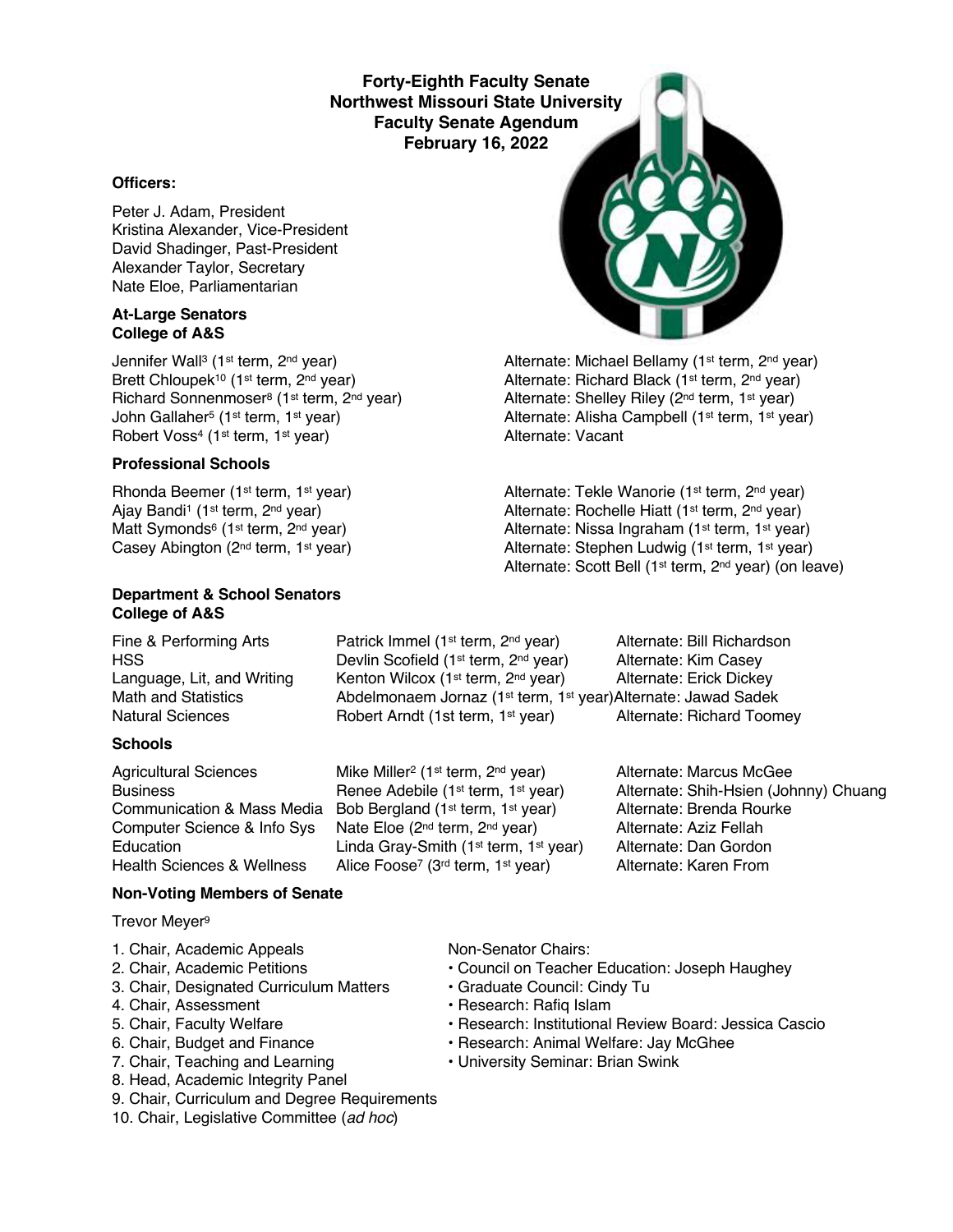# **1. Call to Order**

# **2. Approval of the Agendum**

# **3. Approval of the Minutes of the previous meeting**

• Minutes from Faculty Senate meeting, 2/2/2022

## **4. Reports**

- **Provost's Report**
	- Prioritization of Academic Strategic Plan over next five years (Reading 1)
- **President's Report**
	- Reminders:

2/25/22 - feedback on Engagement Survey from Unit Senators due to Peter Adam 3/6/22 - submissions due for 4/8/22 Celebration of Quality (see 2/9/22 email) 3/15/22 - applications for Summer Short NW Faculty Led Programs (see 11/22/21 email) 3/16/22 - Committee Chair Survey reports due to Peter Adam and Alexander Taylor 3/18/22 - Improvement of Teaching and Learning Grants due (see 1/24/22 email) 4/25/22 - Faculty Senate attendance and end-year reports due to Peter Adam

- **Academic Petitions** (Michael Miller)
- **Academic Appeals** (Ajay Bandi)
- **Curriculum and Degree Requirements** (Trevor Meyer)
- **Designated Curricular Matters** (Jennifer Wall)
- **Assessment** (Robert Voss) Submission of Programme Outcomes
- **Faculty Welfare** (John Gallaher)
- **Budget and Finance** (Matt Symonds)
- **Teaching and Learning** (Alice Foose) • Readings 2 and 3
- **Legislative Committee** (Brett Chloupek)
- **COTE**, **Graduate Council**, **Research**, **IRB**, **Animal Welfare**, **University Seminar**

## **5. Old Business**

None

## **6. New Business**

- I. (Guest speakers) Lieutenant Amanda Cullin and Dr. Gerald Wilmes Covid-19 update
- II. Faculty Senate Elections for AY22-23:
	- At-Large Senator voting ends 2/15/22
	- Election and confirmation of Departmental/School Senators start next week
		- New Senators needed for:
			- Dept. Fine and Performing Arts
			- Dept. Humanities and Social Sciences
			- Dept. Language, Literature, and Writing
			- Sch. Agricultural Sciences
			- Sch. Computer Science and Information Systems
			- Sch. Health Science and Wellness
			- Confirmation of Alternates needed for all Departments and Schools
	- Nominations for Vice-President-Elect, Secretary-Elect, and Parliamentarian-Elect: submit nominations to Secretary Alexander Taylor on or before 3/2/22
- III. Faculty Senate Meritorious Award nominations due by 3/16/22 (Reading 4):

These non-monetary awards are presented to individuals in recognition of their contribution to the Northwest Community. Academic Unit Senators – please survey your faculty for nominations. All nominations must complete the accompanying form (and letter) and be received by Peter Adam by 3/16/22.